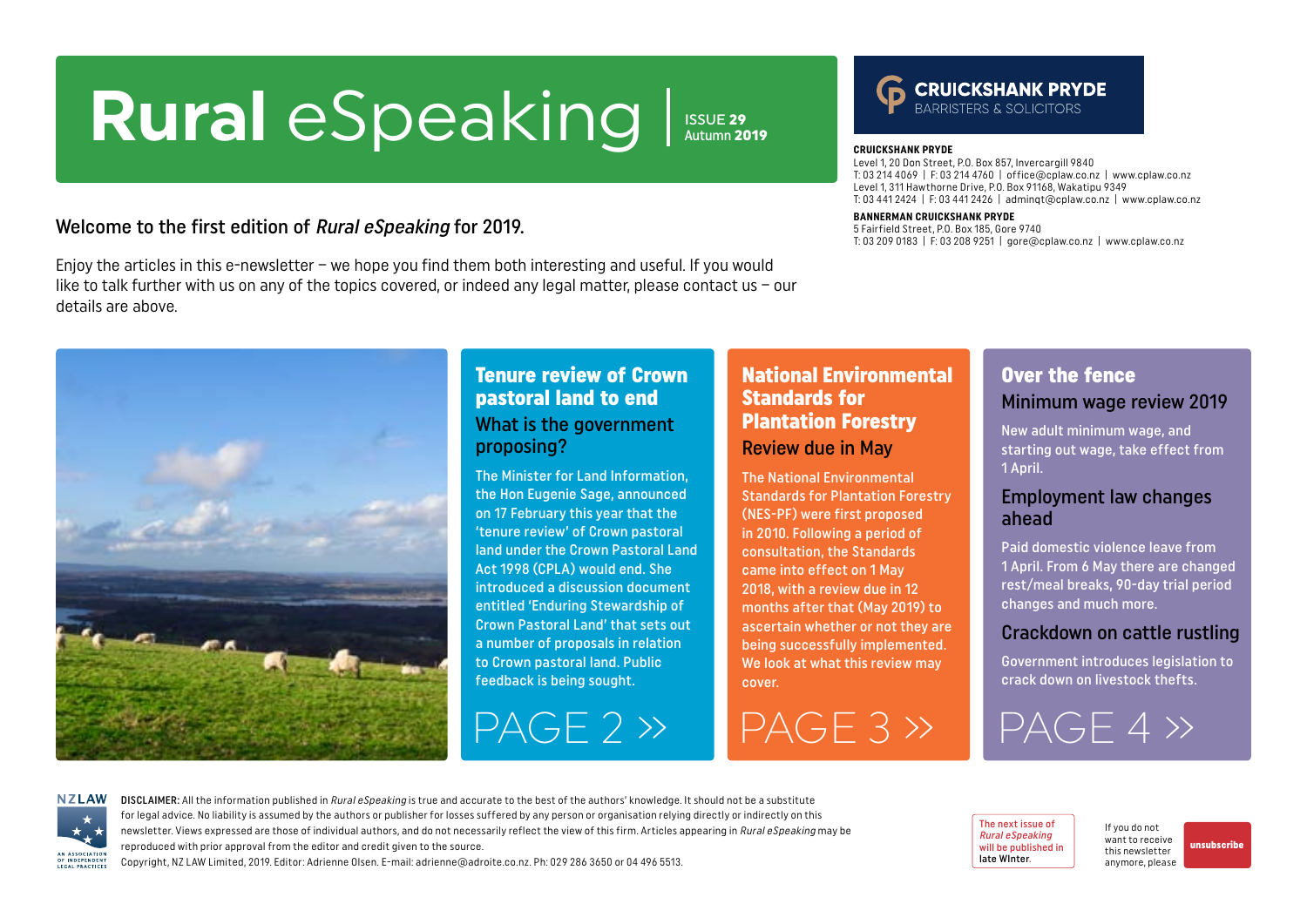## <span id="page-1-0"></span>Rural *eSpeaking* | **ISSUE 29**

return to [front page](#page-0-0)  $\frac{25}{\text{Aut} \text{Lumn}}$  2019  $\text{PAGE 2}$ 

## Tenure review of Crown pastoral land to end

#### What is the government proposing?

The Minister for Land Information, the Hon Eugenie Sage, announced on 17 February this year that the 'tenure review' of Crown pastoral land under the Crown Pastoral Land Act 1998 (CPLA) would end. She introduced a discussion document entitled 'Enduring Stewardship of Crown Pastoral Land' that sets out a number of proposals in relation to Crown pastoral land. Public feedback is sought on:

- $\rightarrow$  The implications of ending the tenure review
- » The outcomes the Crown is seeking for Crown pastoral land, and
- » What changes should be made to the Crown Pastoral Land regulatory system to achieve those outcomes.

Submissions should be made by 5pm on Friday 12 April 2019.

#### **Background**

There are 171 remaining Crown pastoral lease properties covering approximately 1.2 million hectares of Crown pastoral land.

Crown pastoral leases are perpetually renewable, with 33-year terms. These terms give the leaseholder rights akin to ownership, ie: in that provided they comply with the terms of the lease they

are entitled to exclusive possession of the land in perpetuity (forever). There are some limitations on the use or activities to which the leaseholder can put the pastoral land (the land can only be used for pastoral farming) and consent is needed to (amongst other things) disturb the soil (which limits development of the land).

#### Why tenure review?

The rationale behind tenure review is that it enables the Crown to negotiate with a leaseholder to surrender some of their leasehold rights in return for an option for the leaseholder to purchase the freehold of some of the land. This means that areas of significant ecological or conservation value are returned to full Crown ownership and control, in exchange for the leaseholder gaining full legal ownership and control of the remainder of the land. From the Crown's point of view, because the leaseholder paid for their freehold land, which was set-off against what the leaseholder was paid by the Crown for selling part of the pastoral lease, tenure review didn't require the amount of government funding that would be required if the government was simply purchasing the leaseholder's interest outright.

Tenure review came in for some criticism – partly because having obtained the full freehold ownership of land the freeholder was free to do with it what they wished which led to claims of profiteering at the

Crown's expense. The fact that significant areas of conservation land reverted to full Crown (public) control was often overlooked.

The discussion document, however, focuses more on the fact that tenure review hadn't worked out as well as the government hoped. One of the objectives of tenure review was that the Crown's role as lessor of Crown pastoral land would end. Yet the tenure review process has been underway for more than 20 years and there are still significant numbers of pastoral leases. The tenure review process is slow and, as we mentioned above, it has faced criticism in that it does not adequately take account of environmental values and New Zealanders' desire to access the high country. Over the last 20 years both of those issues have become hot topics.

Some tenure reviews are currently in process; as at 11 December 2018 there were 34 leases in tenure review. For those where a substantive proposal is accepted by the leaseholder prior to any new legislation being passed, the Crown will allow it to go through to implementation as until any legislative change is enacted the current law applies.

### Looking ahead

Tenure review will, however, now definitely end. Given the government's desire generally to maintain control and use of important conservation and ecological areas currently subject to leases, what does the discussion

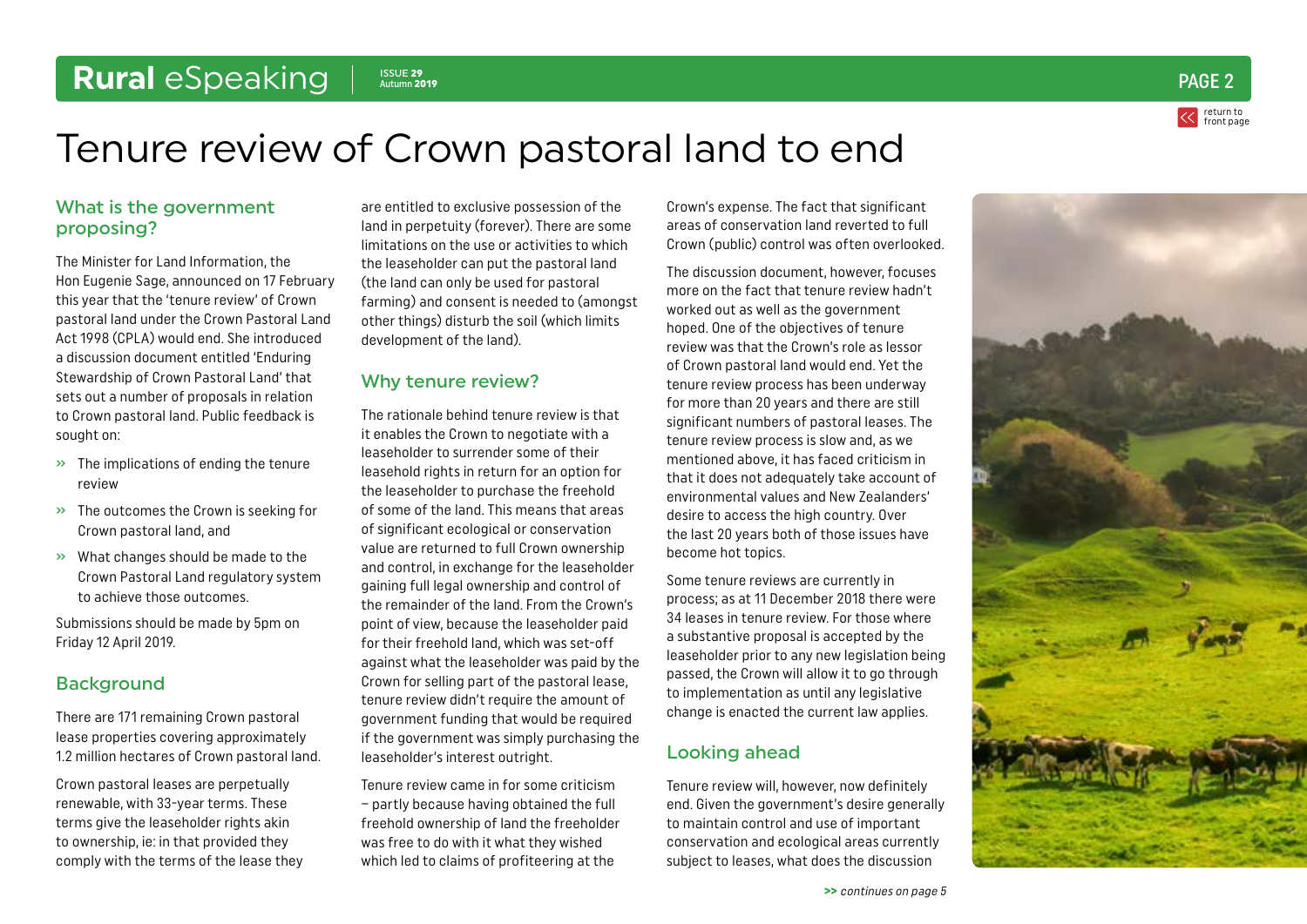## <span id="page-2-0"></span>Rural *eSpeaking* | **ISSUE 29**

 $\frac{2550E}{\text{Aut} \text{L}}$  29  $\frac{250E}{\text{Aut} \text{L}}$  29  $\frac{250E}{\text{L}}$  29  $\frac{250E}{\text{L}}$  3

return to [front page](#page-0-0)

## National Environmental Standards for Plantation Forestry

#### Review due in May

The National Environmental Standards for Plantation Forestry (NES-PF) were first proposed in 2010. Following a period of consultation, the Standards came into effect on 1 May 2018, with a review due in 12 months after that (May 2019) to ascertain whether or not they are being successfully implemented.

Ironically, the NES-PF came into effect a month before torrential rain north of Gisborne in the Tolaga Bay area in June 2018. This storm caused flooding which led to tonnes of forestry debris being strewn across farms and blocking rivers. The cleanup was expected to cost around \$10 million and to take up to a year to complete. The cost and responsibility for this cleanup is still being determined.

### Why have NES-PF?

The objectives of the NES-PF are to:

» Maintain or improve the environmental outcomes associated with plantation forestry activities nationally, and

» Increase certainty and efficiency in the management of plantation forestry activities.

The NES-PF regulates eight core plantation forestry activities:

- » Afforestation
- » Pruning and thinning to waste
- » Earthworks
- » River crossings
- » Forestry quarrying
- » Harvesting
- » Mechanical land preparation, and
- » Replanting.

According to a 1 May 2018 news release from the Minister of Forestry, the Hon Shane Jones, when the NES-PF came into effect:

The new environmental standards for plantation forestry came into effect today and provide a nationally consistent set of regulations to manage the environmental effects of plantation forestry activities undertaken in New Zealand's 1.7 million hectares of plantation forestry.

Forestry is our third largest primary industry but its efficiency has been hindered by variation in planning rules across New Zealand's multitude of Councils. Many large forests cover multiple Council boundaries, resulting in different rules for the same forest.

From today that forest will be governed by one set of rules …

The NES-PF aims to achieve the policy objectives in the Minister's statement through:

- » Providing nationally consistent provisions for the management of plantation forestry activities under the RMA
- » Establishing rules that permit plantation forestry activities where it is efficient and appropriate to do so, and where the activities will not have significant adverse effects on the environment
- » Requiring resource consent for activities where environmental risk is higher and more site-specific oversight is needed, or where permitted activity conditions cannot be complied with, and

» Allowing plan rules to be more stringent than the NES-PF to protect locally significant and sensitive environments, and to give effect to certain national instruments.

#### Some wiggle room for local authorities

Although the intention is to have one set of rules governing forestry over the entire country, local authorities still have the ability to make their own rules – in certain circumstances.

For example, in areas determined to be in the 'red zone', which are areas with a very high risk of slippage and erosion, the local authority would have the power – through the resource consent process – to put conditions on what is planted, where, how and when. One half of New Zealand's 'red zone' forestry blocks are in the Gisborne area.

While the damage caused by the Tolaga Bay flooding is devastating for all involved, it will be a very useful case study for the NES-PF review due this year. It graphically illustrates just how much damage can be

>> [continues on page 5](#page-4-0)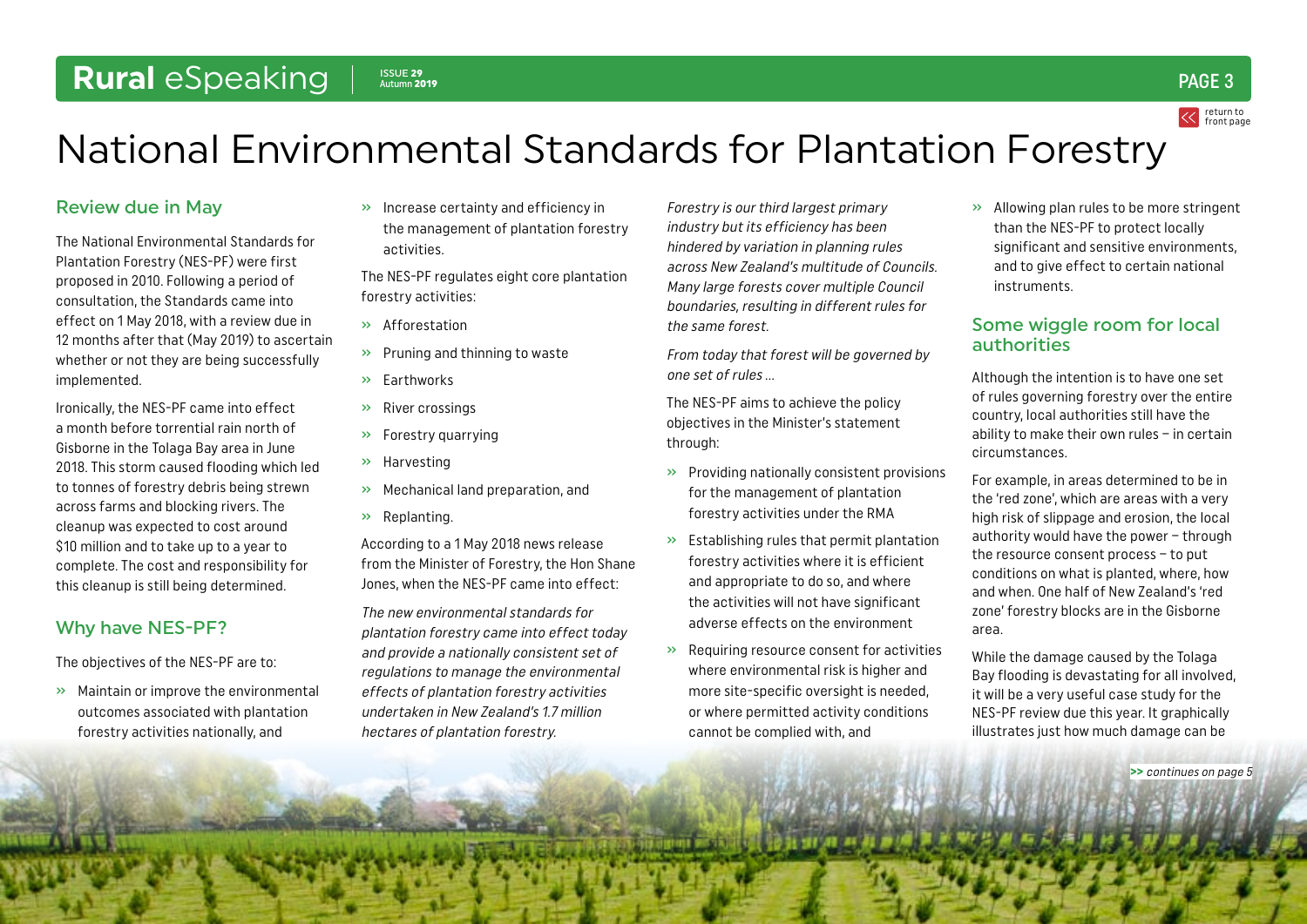## <span id="page-3-0"></span>Rural *eSpeaking* | **ISSUE 29**



## Over the fence



#### Minimum wage review 2019

The government reviews the minimum wage each year.

On 1 April 2019 the adult minimum wage will increase from \$16.50/hour to \$17.70/hour. The starting out and training minimum wage will increase from \$13.20/hour to \$14.16/ hour. The government has also set indicative rates of \$18.90/hour from 1 April 2020 and to \$20.00/hour from 1 April 2021. These rates will be subject to each year's annual review

We recommend you review all wage and salary structures to ensure your employees are paid at least the minimum wage at all times for hours worked.

It is well-known that work required on the farm fluctuates throughout the year. You must ensure that your employees are receiving at least the applicable minimum wage rate for any hours worked at all times. This is the case even when your employees are paid a salary. This may mean your employee's pay needs to be topped up at certain times of the year to ensure they are paid at least the applicable minimum wage for the hours worked.

Remember non-cash benefits, such as the provision of accommodation on the farm, that form part of an employee's employment are to be included and taxed appropriately.

Keeping and maintaining accurate time and wage records is vitally important and a legal requirement of employers.

#### Employment law changes ahead

Domestic Violence – Victims Protection Act 2018: From 1 April 2019 this legislation will impose new obligations on employers under three pieces of employment legislation $^{\rm 1}$  and the Human Rights Act 1993.

Employers will be required to pay up to 10 days/year of paid domestic violence leave. Employees may take this leave as needed in order to deal with the effects of domestic violence – similar to existing sick and bereavement leave provisions.

This paid domestic violence leave is available after six months' continuous employment to an employee if they are the person affected by domestic violence. This is regardless of how long ago the domestic violence occurred, and even if it occurred before the person became an employee.

A person is affected by domestic violence if:

» They are a person against whom another person inflicts or has inflicted domestic violence, and/or

» A person with whom there ordinarily or periodically resides a child against whom any other person inflicts or has inflicted domestic violence.

Also an employee affected by domestic violence is entitled to seek flexible working arrangements for a short-term period of no more than two months. A request must be in writing and their employer must deal with it as soon as possible, but no later than 10 working days after receiving the request.

Rest and meal breaks: From 6 May 2019, employees' rest and meal breaks must be at exact intervals prescribed by the Employment Relations Amendment Act 2018 – unless both parties have agreed they may be taken at different times.

The minimum entitlement varies depending on total hour work periods. For example, if working a shift of between four and six hours, an employee is entitled to a paid one 10-minute rest break and one unpaid 30-minute meal break. Those breaks must be taken at one-third and two-thirds of the way through the work period, unless the parties have agreed they may be taken at a different time.

Restriction on the use of 90-day trial periods: A trial period allows employers to dismiss an employee within a 90-day period

1 The Holidays Act 2003, Employment Relations Act 2000 and the Health and Safety at Work Act 2015.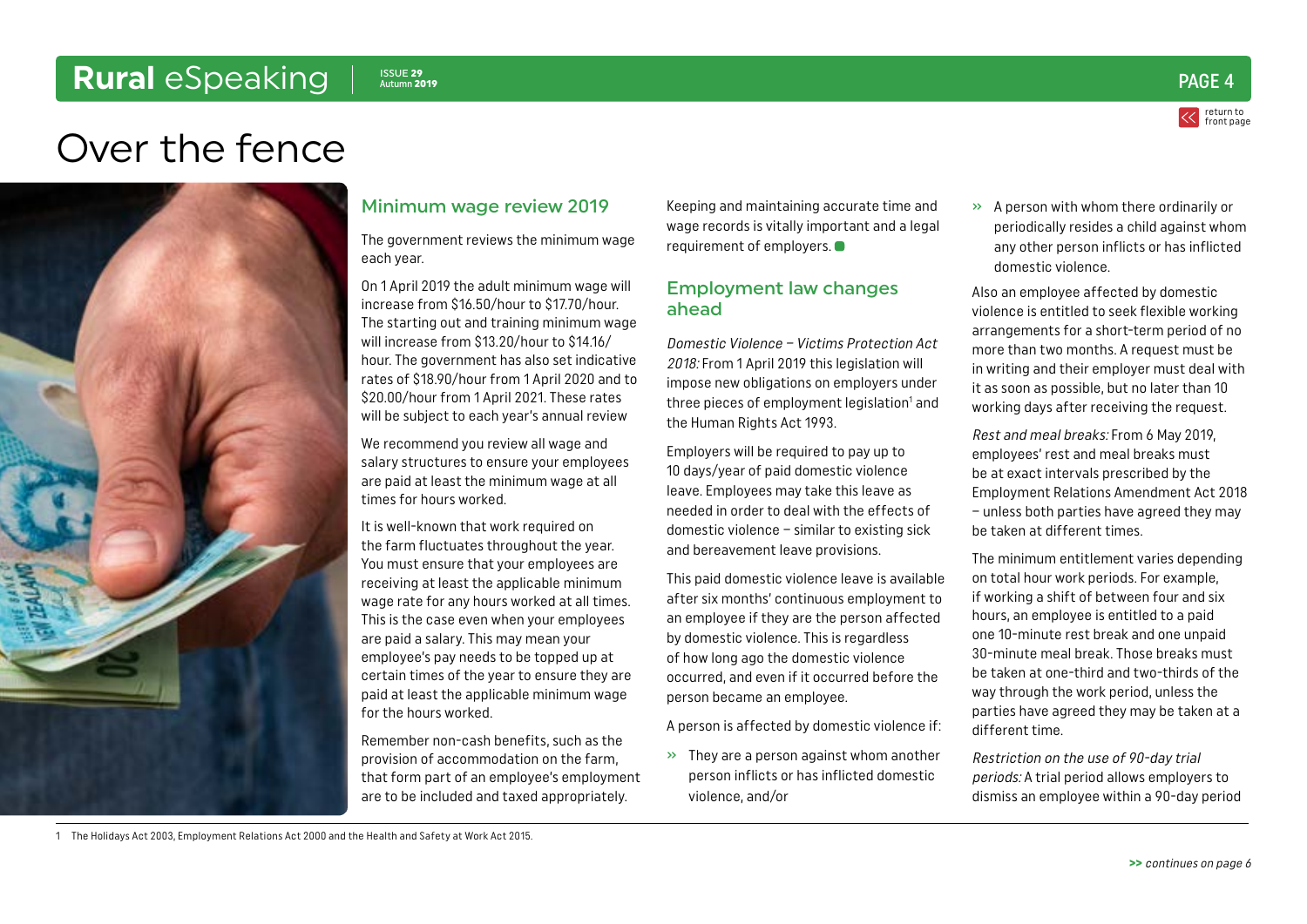## <span id="page-4-0"></span>Rural *eSpeaking* |  $\frac{ISSUE 29}{Autmm 2019}$

document propose in place of the current regime?

Three basic methods are suggested:

- » Protective mechanisms, such as covenants, to protect inherent values or easements to secure access
- » More effective management of the Crown's interest as lessor, and
- » Purchasing the leaseholder's interest in the land so that it can be protected within the conservation estate.

The discussion document sets out seven specific proposals, three of which we list below:

- » A new set of outcomes for Crown pastoral land within the CPLA to ensure that the land is stewarded to maintain and enhance its significant natural and social capital for present and future generations
- » Enhancing accountability. The Commissioner of Lands would be required to develop a regular statement of performance expectations, approved by the Minister for Land Information, and
- » Currently the Crown can give discretionary consents in relation to the use of the land. These are

required where the leaseholder proposes a use that either disturbs the soil or is for non-pastoral uses. The discussion document proposes tightening up this process and requiring consents to focus on broader environmental impacts rather than farming activity alone and also to look at the cumulative impacts of discretionary consent proposals across a number of pastoral leases.

With all these seven proposals, there is an acknowledgement that the Crown cannot achieve its objectives on its own. Whether or not the end of tenure review will enhance the Crown's ability to manage sensitive ecological and conservation areas that are subject to pastoral leases remains to be seen. There doesn't seem to be anything in the proposals that limit a leaseholder's rights to exclusive possession. Rather leaseholders are likely to face a more rigorous oversight regime by their landlord.

It is interesting to see the proposal for the Crown wanting to purchase the leaseholder's interest in these properties. The Crown may face the same criticism it is trying to avoid if it uses public funds to purchase leaseholders' perpetual rights.

#### >> [continued from page 2](#page-1-0) >> [continued from page 3](#page-2-0)

#### Tenure review of Crown pastoral land to end National Environmental Statdards for Plantation Forestry

caused by forestry activities and, in particular, the forestry debris left behind after harvesting operations. Harvesting is one of the specific situations covered by the NES-PF as noted in MPI's NES-PF user guide, paragraph 5.6.2:

Harvesting has the potential for adverse environmental effects if not properly managed, particularly in difficult terrain and when it takes place near sensitive receiving environments. Potential adverse effects from harvesting include:

- » Slash from harvesting reaching water leading to changes in water chemistry or the damming and diverting of water, possibly damaging downstream forestry infrastructure (e.g. bridges and culverts).
- » Soil disturbance from harvesting including by harvesting machinery leading to sedimentation in waterbodies and adversely affecting water quality and instream habitats.
- » Soil erosion post-harvest, as the harvested tree roots rot and the slope loses stability.

#### Compliance costs

It seems that with any new regulatory framework comes increased compliance and, in particular, increased compliance costs. One of the complaints about the new regime is that as even small forestry blocks are covered by the NES-PF, the cost of compliance may impact upon the economics of such blocks. Local authorities that are now responsible for monitoring the permitted activities will need to hire staff to carry out monitoring and, of course, they will charge for it. If those monitoring charges are invoiced at a flat rate, it may be that the owner of a forestry block of a few hectares may be paying the same compliance fees as the owner of forests with several hundred hectares.

Few could argue, however, in the light of the Tolaga Bay devastation that more needs to be done in this area to avoid a repetition of the damage caused. Obviously those involved in the plantation forestry industry will have a keen interest in the upcoming review.